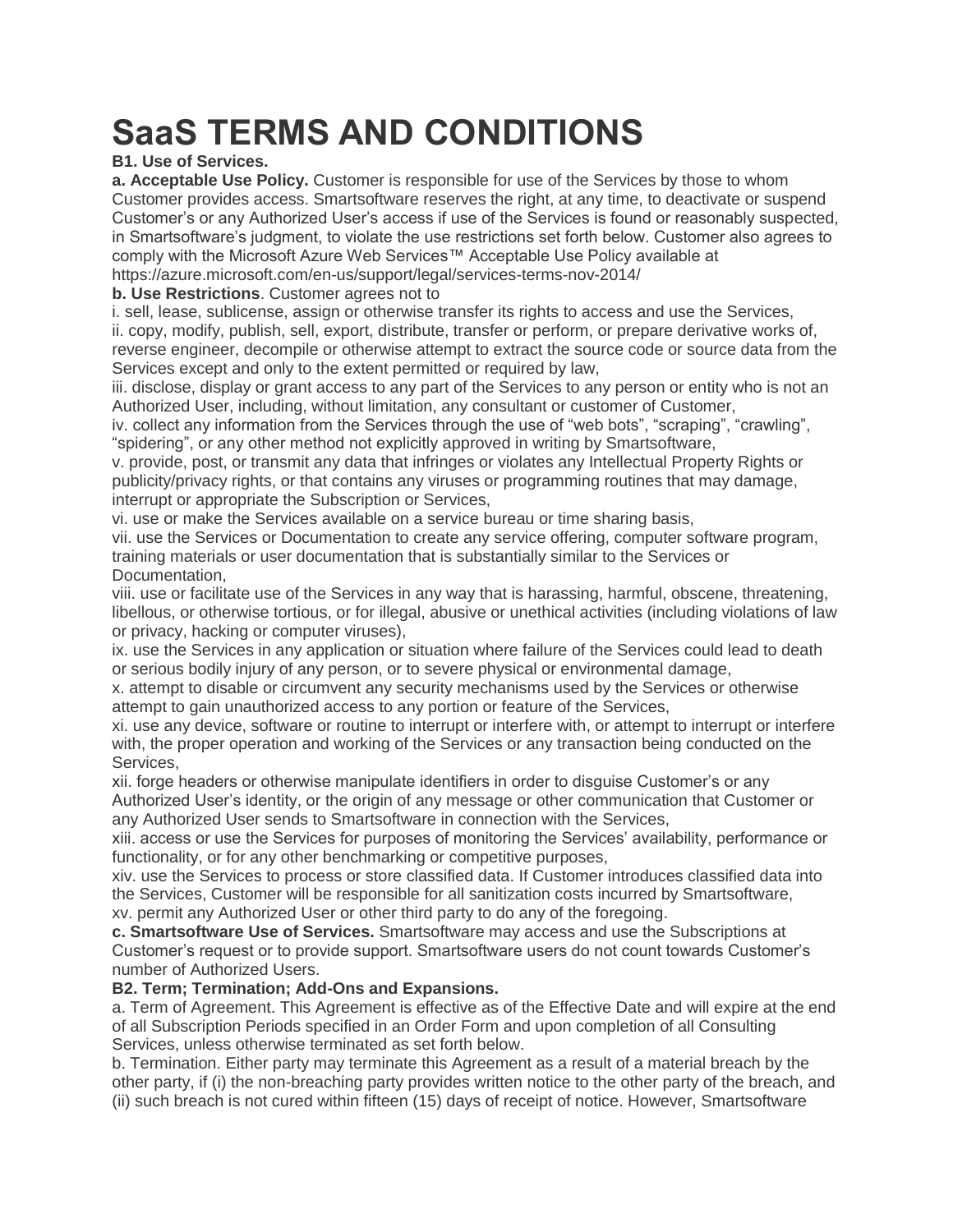may terminate this Agreement immediately upon written notification to Customer in the case of breach of the Use of Services Section. Upon termination by Smartsoftware for material breach by Customer, all unpaid fees are immediately due and payable. Upon termination by Customer for material breach by Smartsoftware, Customer shall be entitled to a refund of any prepaid, unused Subscription fees as of the date of termination.

c. Add-Ons and Expansions. Customer may add new or expand existing Subscriptions, which will be made coterminous with the anniversary date of the then-current Subscription Period and the fees will be prorated.

## **B5. Publicity.**

Neither party will issue any public materials that refer to the other party, this Agreement, or the subscribed Services without the other party's prior written consent. However, Smartsoftware may identify Customer on its client list and may use Customer's name and logo as well as a mutuallyagreed general description of the nature of the relationship on its website and in promotional materials, presentations, and proposals to current and prospective clients. Either party may identify the other party or disclose the existence of this Agreement to its attorneys, auditors and in connection with regulatory filings.

## **B6. Confidentiality.**

a. Any information disclosed by one party ("Disclosing Party") to the other party ("Recipient") in connection with this Agreement that is marked confidential or that due to its character and nature a reasonable person under like circumstances would treat as confidential (the "Confidential Information") will be protected and held in confidence by the Recipient. Confidential Information will be used only for the purposes of this Agreement. Recipient shall disclose Confidential Information only to the Recipient's employees, contractors, or business partners which are bound by confidentiality obligations no less stringent than these prior to any disclosure on a "need to know" basis. Confidential Information does not include information that:

i. is already known to the other party at the time of disclosure;

ii. is or becomes publicly known through no wrongful act or failure of the Recipient;

iii. is independently developed without benefit of the other party's Confidential Information; or

iv. is received from a third party that is not under an obligation of confidentiality.

b. Recipient agrees to protect the Confidential Information at all times and in the same manner as it protects the confidentiality of its own proprietary and confidential material of similar kind, but in no event with less than a reasonable standard of care. A Recipient may disclose Confidential Information to the extent required by law, provided that the Recipient provides the Disclosing Party with notice as soon as reasonably practicable to allow the Disclosing Party an opportunity to respond to such requirement, and provided further that such disclosure does not relieve Recipient of its confidentiality obligations with respect to any other party.

c. Upon the request of Disclosing Party, the Recipient shall promptly destroy or return to the Disclosing Party all copies of the Confidential Information and any documents derived from it. This obligation to return or destroy materials or copies thereof does not extend to automatically generated computer back-up or archival copies generated in the ordinary course of Recipient's information systems procedures, provided that Recipient shall make no further use of Confidential Information contained in those copies. Except as to the confidentiality of trade secrets, these confidentiality restrictions and obligations will terminate two years after the expiration or termination of the Agreement. The Recipient may return any Confidential Information to the Disclosing Party at any time.

## **B7. Customer Data**.

a. Customer owns all Customer Data and is solely responsible for the accuracy, integrity, quality, legality, reliability, appropriateness of and copyright permissions of any Customer Data and for adopting procedures to identify and correct errors and omissions in Customer Data. Smartsoftware has no obligation to review Customer Data for accuracy. Customer warrants to Smartsoftware that Customer Data has been collected, processed and provided to Smartsoftware in accordance with applicable laws on the protection of data subjects with regard to the processing of personal data and on the free movement of such data, including in particular any legislation implementing the EU Data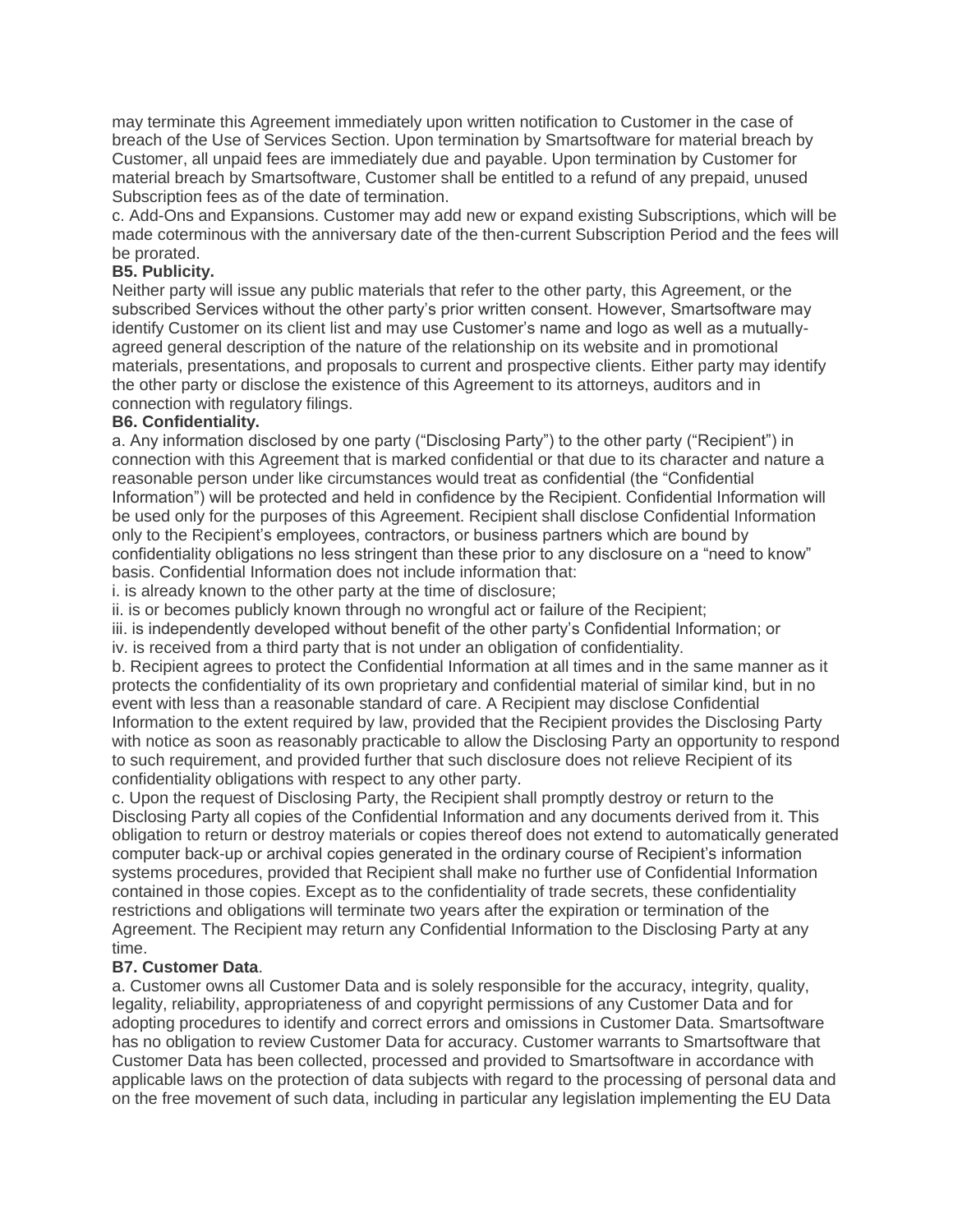Protection Directive 95/46/EC and the Privacy and Electronic Communications Directive 2002/58/EC (as amended by Directive 2009/136/EC) in the applicable EU member state ("Data Protection Laws"), and also including laws or regulations that will apply to the transfer of Customer Data by Smartsoftware to any of its affiliates, employees, contractors and business partners located anywhere in the world. Customer consents to Smartsoftware's use of Customer Data, including consent for Smartsoftware to move Customer Data from one environment to another located anywhere in the world, as required to provide Services, Support and Consulting Services, and that Customer will comply with the Data Protection Laws. The terms "personal data" and "process" shall have the meanings given to them in the applicable Data Protection Laws.

Customer further acknowledges and warrants the following:

i. For the purposes of the Services and Consulting Services, Customer is the data controller; ii. Customer will collect, use, transfer and otherwise process any personal data collected by or through the Services and Consulting Services in compliance with all applicable laws, enactments, regulations, orders, standards and other similar instruments, including but not limited to the Data Protection Laws. In addition, Customer acknowledges and warrants that the use of the Services and Consulting Services is in compliance with any laws, enactments, regulations, collective labour agreements, orders, standards and other similar instruments that might be applicable to Customer and that Customer has obtained all necessary approvals, authorizations or other consents, and have performed any registrations, requirements, mandatory procedures, or similar obligations that may be applicable to Customer. In particular, Customer is responsible for providing appropriate information and obtaining any required consent from Authorized Users including notice and consent allowing Customer to own and control all Customer Data that is provided by Authorized Users; and iii. Customer has provided such information and obtained such consent to any processing of personal data by and through the Services and Consulting Services in accordance with applicable Data Protection Laws.

b. Smartsoftware will handle Customer Data only in accordance with this Agreement. Smartsoftware may remove or modify Customer Data to comply with law or to bring the Customer Data in compliance with this Agreement. Each party will exercise reasonable and appropriate measures in the protection of Customer Data and in the prevention of any unauthorized person or entity from gaining access thereto in compliance with this Agreement and that party's reasonable privacy policy. Customer is responsible for verifying that all Authorized Users accessing any Customer Data are eligible to gain access to that Customer Data. Except as stated herein, Smartsoftware has no responsibility for unauthorized access to the Services. Each party will promptly notify the other if that party has actual knowledge of unauthorized access to and/or use of Customer Data or passwords and use reasonable efforts to take prompt remedial measures to rectify such unauthorized access. Customer is responsible for responding to all access requests, inquiries, or requests to correct Customer Data from Authorized Users or any other party. Customer is responsible for addressing any privacy breach and providing required notifications as required by law or regulation, provided, however, that Customer will not, without Smartsoftware's prior consent, make any public statement which directly or indirectly refers to Smartsoftware in connection with any privacy breach, access request or correction request. Customer shall obtain all permissions and consents necessary to provide any Customer Data to Smartsoftware in connection with the Services or Consulting Services.

c. Customer hereby agrees that Smartsoftware is reliant on Customer for direction as to the extent to which Smartsoftware is entitled to use and process the personal data through the Services or Consulting Services. Consequently, Smartsoftware, in its capacity as data processor, will not be liable for any claim brought by a data subject (including Authorized Users) arising from any action or omission by Smartsoftware, to the extent that such action or omission resulted directly from the data controller's instructions. As between Smartsoftware and Customer, Customer is solely responsible and liable for any and all Customer Data that Customer or any Authorized User stores, transmits, displays, or otherwise uses in connection with the Services or Consulting Services. Smartsoftware has no responsibility to Customer or to any third party in connection with such Customer Data and, as between Smartsoftware and Customer, Customer is solely responsible for any losses or damage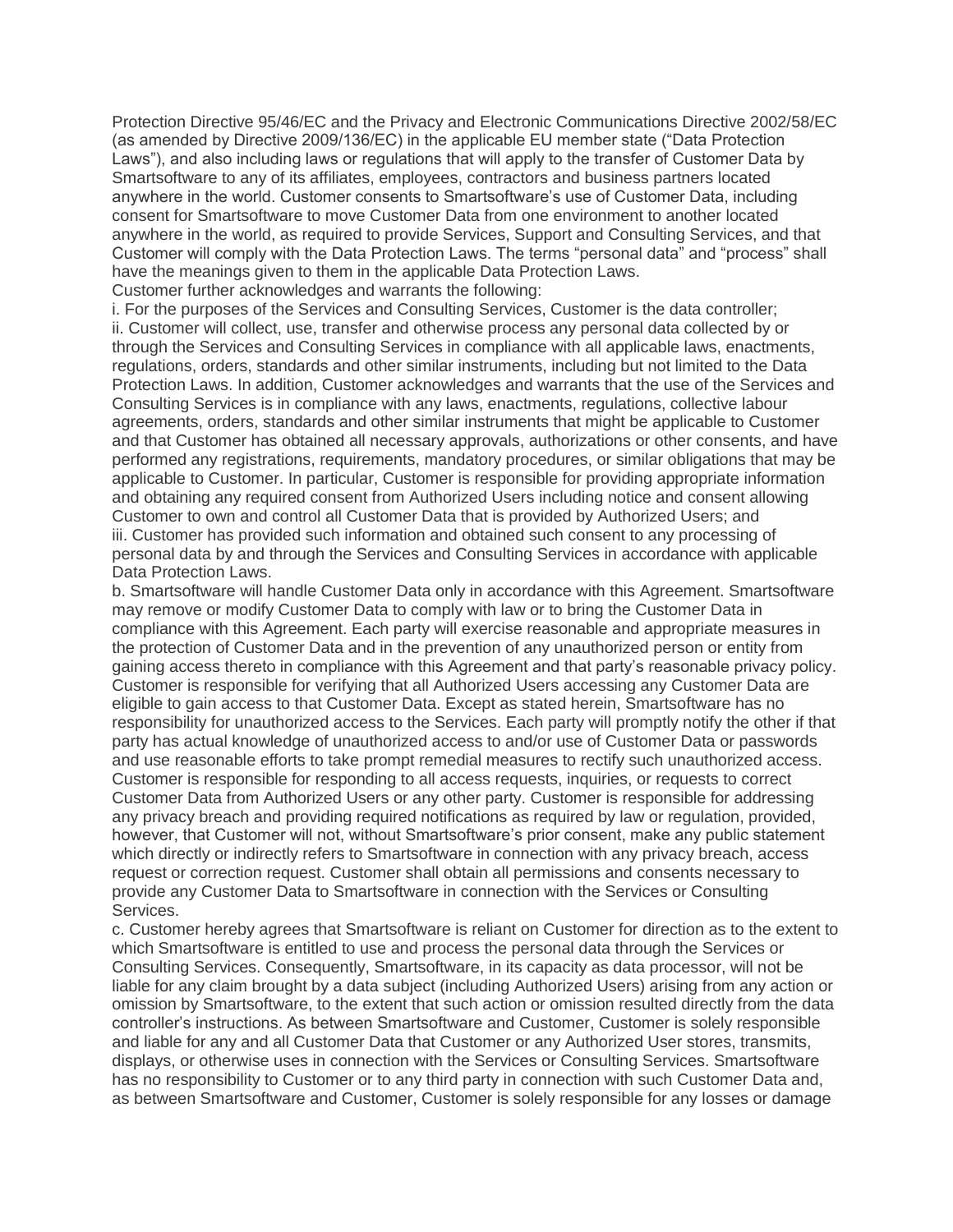suffered by Smartsoftware in connection with Customer Data. Customer hereby represents and warrants that neither Customer nor any Authorized User will store or otherwise use any Customer Data in connection with the Services that: (i) violates this Agreement; (ii) is defamatory, obscene, abusive, invasive of privacy, illegal or otherwise objectionable; (iii) violates any third party's trade secrets, Intellectual Property Rights or other personal or proprietary right; (iv) invades or interferes with the rights of privacy or publicity of any person; or (v) contains a virus, malicious code or any other harmful component.

d. Smartsoftware reserves the right, at any time and without notice to Customer, to review, monitor, flag, filter, modify, refuse or remove any or all Customer Data from the Services which violate the terms of this Agreement, but Smartsoftware has no obligation to do so. Customer agrees to immediately remove or modify any Customer Data that violates this Agreement or any applicable laws, rules, or regulations, including pursuant to a removal or modification request from Smartsoftware; if Customer does not do so, Smartsoftware may take down, delete or modify such Customer Data. Smartsoftware assumes no liability or responsibility arising from Customer's or any Authorized User's activities in connection with the Services or Consulting Services, including, without limitation, any arising from Customer Data that Customer or any Authorized User stores or otherwise uses in connection with the Services or Consulting Services.

e. Smartsoftware respects the intellectual property and other proprietary rights of others and has a policy of removing content from the Services that infringes third party copyrights or other intellectual property rights and suspending the user ID of any user who uses the Services in violation of copyright law or other laws governing intellectual property rights, and where appropriate, blocking such user's access to the Services.

f. Without limiting Customer's ownership rights in Customer Data, Customer acknowledges and agrees that Smartsoftware shall have the right to utilize data capture, syndication and analysis tools and other similar tools to extract, compile, synthesize and analyse any non-personally and non-Customer identifiable data or information resulting from Customer's use of the Services ("Statistical Data"). Statistical Data may be collected by Smartsoftware for any lawful business purpose without a duty of accounting to Customer, provided that the Statistical Data is used only in an aggregated form without specifically identifying the source of the Statistical Data.

#### **B8. Governing Law; Dispute Resolution.**

a. Governing Law. This Agreement will be interpreted and construed in accordance with the laws of Western Australia , Australia, without regard to conflict of law principles.

## **B9. Limited Warranties.**

a. Services. Smartsoftware warrants that the Services will substantially conform to the Documentation under normal use and circumstances in compliance with this Agreement. During the Subscription Period, at no additional cost to Customer and as Customer's sole and exclusive remedy for failure to meet this limited warranty, Smartsoftware will use reasonable efforts to provide a Correction to any material fault in the Smartsoftware software used to provide the Services ("Defect") in accordance with the Support guidelines, provided that Customer promptly notifies Smartsoftware in writing upon discovery of any such Defect and Smartsoftware's investigation discloses that such Defect exists. Customer shall provide a listing of output and other such data as may be required to reproduce the Defect. This limited warranty will be void if the Defect is caused by (i) the use or operation of the Services with an application or in an environment other than that described in the Documentation or recommended in writing by Smartsoftware, (ii) modifications to the Services that were not made by Smartsoftware, (iii) Misuse, or (iv) failure to implement Corrections or Updates. This warranty does not apply to Evaluation Services.

b. Consulting Services. Any Consulting Services warranty will be mutually agreed in an SOW depending on the Consulting Services provided. If the SOW does not contain a warranty, the Consulting Services therein are provided "AS IS". For any Consulting Services warranty, the sole and exclusive remedy will be the re-performance of the Consulting Services.

c. Disclaimer. EXCEPT FOR THE EXPRESS WARRANTIES SPECIFIED IN THIS SECTION, SMARTSOFTWARE MAKES NO WARRANTIES, EITHER EXPRESS, IMPLIED OR STATUTORY, INCLUDING WITHOUT LIMITATION ANY IMPLIED WARRANTIES OF MERCHANTABILITY, NON-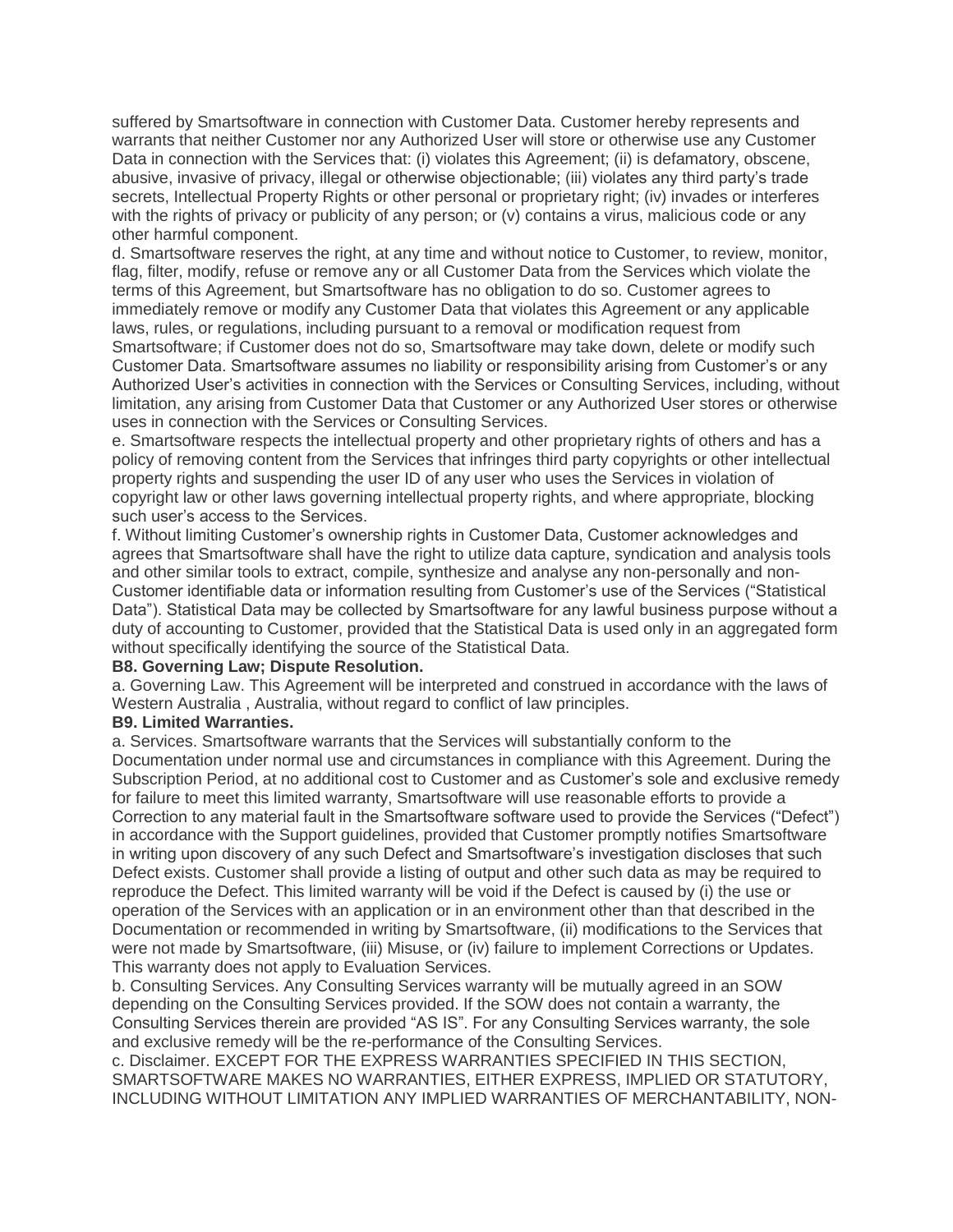INFRINGEMENT, SATISFACTORY QUALITY OR FITNESS FOR A PARTICULAR PURPOSE. SMARTSOFTWARE DOES NOT WARRANT OR REPRESENT THAT THE SERVICES OR CONSULTING SERVICES WILL BE TIMELY, COMPLETE, RELIABLE, ADEQUATE, ACCURATE, USEFUL, SECURE OR ERROR-FREE. ALL MOBILE APPLICATIONS AND SOFTWARE DOWNLOADS ARE PROVIDED AS-IS WITH NO WARRANTY AND SMARTSOFTWARE ACCEPTS NO LIABILITY FOR ANY DAMAGES DIRECTLY OR INDIRECTLY CAUSED BY SUCH APPLICATIONS OR DOWNLOADS.

d. INFORMATION TRANSMITTED AND RECEIVED THROUGH THE INTERNET CANNOT BE EXPECTED TO REMAIN CONFIDENTIAL, AND SMARTSOFTWARE DOES NOT GUARANTEE THE PRIVACY, SECURITY, AUTHENTICITY AND NON-CORRUPTION OF ANY INFORMATION SO TRANSMITTED, OR STORED IN ANY SYSTEM CONNECTED TO THE INTERNET. SMARTSOFTWARE SHALL NOT BE RESPONSIBLE FOR ANY CONSEQUENCES WHATSOEVER OF CUSTOMER'S CONNECTION TO OR USE OF THE INTERNET, AND SMARTSOFTWARE SHALL NOT BE RESPONSIBLE FOR ANY USE BY CUSTOMER OR ITS AUTHORIZED USERS OF ANY INTERNET CONNECTION IN VIOLATION OF ANY RULE, LAW OR REGULATION.

## **B10. Limitation of Liability.**

EXCEPT FOR CUSTOMER'S VIOLATION OF THE USE OF SERVICES TERMS, INFRINGEMENT OF DELTEK'S INTELLECTUAL PROPERTY RIGHTS, OR THIRD PARTY CLAIMS ARISING OUT OF CUSTOMER'S BREACH OF THE THIRD PARTY TERMS, (A) IN NO EVENT SHALL EITHER PARTY OR DELTEK'S LICENSORS BE LIABLE FOR INDIRECT, SPECIAL, INCIDENTAL, PUNITIVE OR CONSEQUENTIAL DAMAGES ARISING OUT OF OR IN CONNECTION WITH THIS AGREEMENT, AND (B) THE TOTAL LIABILITY OF EITHER PARTY OR DELTEK'S LICENSORS ON ANY CLAIM ARISING OUT OF ANY SERVICES OR CONSULTING SERVICES SHALL NOT EXCEED THE TOTAL AMOUNT OF ALL FEES PAID OR PAYABLE TO SMARTSOFTWARE UNDER THIS AGREEMENT IN THE TWELVE (12) MONTHS PRIOR TO THE ACTION GIVING RISE TO THE LIABILITY. NOTWITHSTANDING THE FOREGOING OR ANY OTHER PROVISION OF THIS AGREEMENT, IN NO EVENT SHALL DELTEK OR ITS LICENSORS BE LIABLE TO CUSTOMER OR ANY THIRD PARTY FOR ANY LOSS, DAMAGE OR INJURY TO PERSON OR PROPERTY ARISING OUT OF OR INCIDENT TO THE PERFORMANCE OF EVALUATION SERVICES UNDER THIS AGREEMENT. THIS SECTION APPLIES TO DAMAGES ARISING FROM ANY CAUSE OF ACTION WHATSOEVER, INCLUDING WITHOUT LIMITATION CONTRACT, WARRANTY, STRICT LIABILITY, TORT, OR NEGLIGENCE, EVEN IF SUCH LOSS OR DAMAGE WAS FORESEEABLE OR CONTEMPLATED BY THE PARTIES.

## **B11. Miscellaneous.**

a. Assignment. Customer may not assign any of its rights or obligations under or sublicense this Agreement without Smartsoftware's prior written consent. For purposes of this Section, an assignment shall include any assignment or transfer of this Agreement by merger, reorganization, consolidation, sale of assets, stock sale or purchase or by operation of law or otherwise. b. Compliance with Laws. Each party will be responsible for compliance with all legal requirements related to its use of the Services, including those related to the disclosure of data and anti-corruption laws.

c. Entire Agreement. This Agreement, including any attachments identified as incorporated into this Agreement, is the entire agreement between Customer and Smartsoftware relating to the Services and Consulting Services provided hereunder and supersedes all prior or contemporaneous oral or written communications. Any purchase order or other instrument issued by Customer (including any online terms as part of a required procurement process) will be for administrative purposes only and any such terms will not alter or supplement this Agreement. This Agreement will not be modified by any other act, document, usage, custom, or course of dealing unless it is signed by both parties. Notwithstanding the foregoing, this Agreement does not terminate any license and services agreement between the parties, nor does it terminate any subscription agreement between the parties for any Smartsoftware product or service other than the Services ordered hereunder. After execution of this Agreement, only Customer's signature is required to agree to an unmodified Order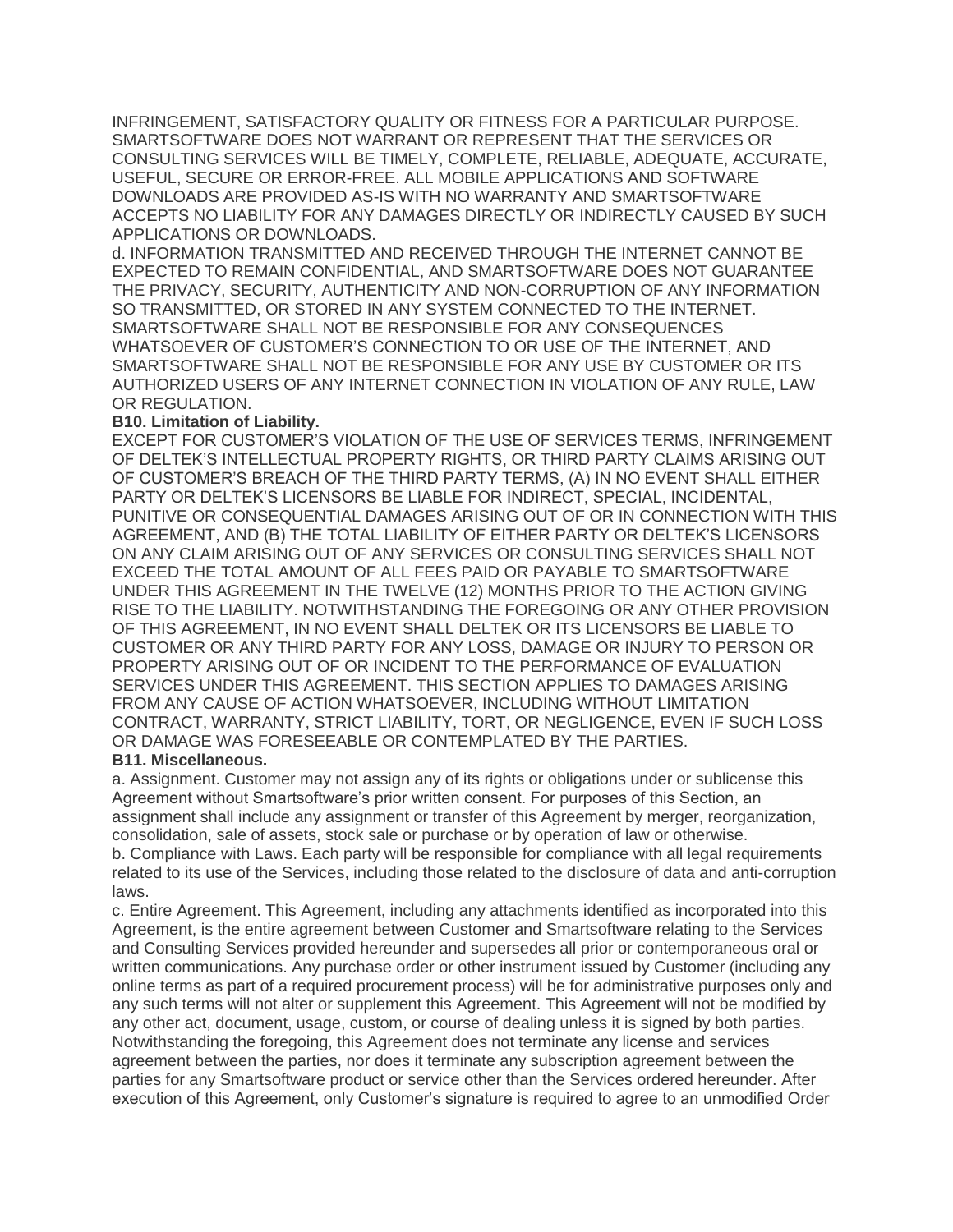Form or other transaction document provided by Smartsoftware. Specified terms in an Order Form or SOW will prevail over conflicting terms in the remainder of the Agreement for that transaction or engagement.

d. Excusable Delays. In no event shall either party be liable to the other for any delay or failure to perform its obligations under this Agreement (other than payment obligations) due to causes beyond the reasonable control of that party, including acts of a government, severe weather conditions, equipment failures, power surges or failures, acts or omissions of communications carriers, or unavailability of telecommunication services.

e. Counterparts. This Agreement may be executed in several counterparts each of which when executed shall be deemed to be an original.

f. Independent Contractor. The parties are independent contractors and may not make commitments or representations on behalf of one another.

g. Non-solicitation of Employees. During the term of this Agreement and for one year after its termination, Customer shall not solicit for hire as an employee, consultant or otherwise any of Smartsoftware's personnel who have had direct involvement with the Services or Consulting Services or a proposal therefor, without Smartsoftware's express written consent.

h. Right to Enforce. Any person who is not a party to this Agreement shall have no right to enforce any term of this Agreement.

i. Notices. Except for notices sent to Customer as part of Smartsoftware's general customer base, notices to Customer shall be provided to Customer's notice address in the initial Order Form. Notices to Smartsoftware shall be sent via email to accounts@Smartsoftware.net.

j. Severability. If a court holds any provision(s) of this Agreement to be illegal or unenforceable, the remainder of this Agreement will remain valid and enforceable.

k. Survival. Provisions anywhere in the Agreement regarding payment, termination, proprietary rights, Intellectual Property Rights, warranties, limitations of liability, governing law, dispute resolution, confidentiality, severability, export control, and waivers will survive the expiration or termination of this Agreement.

l. Waiver. A waiver of any breach of this Agreement is not a waiver of any other breach of this Agreement. Any waiver must be in writing and signed by an authorized representative of the waiving party.

m. Language. All communications and notices pursuant to this Agreement, including Support, must be in the English language.

## **B12. Definitions.**

Some of the following definitions may not be applicable, depending on Customer's Subscriptions. a. "Administrator" means a specially appointed employee of Customer with the ability to make service requests plus rights to reset an administrative password with respect to the Services. Customer will have one Administrator.

b. "Affiliate" means any entity that is controlled by Customer or is under common control with Customer through at least a 51% ownership (or through board or directors' control if a not-for-profit entity).

c. "Authorized User" means an individual who is authorized in accordance with this Agreement by Customer to access and use the Services.

d. "Consulting Services" means any set-up, configuration or consulting services, including, without limitation, Customer-specific user interface modelling, data interfaces or training, or providing Customizations.

e. "Correction" means, without limitation, workarounds, support releases, component replacements, patches and/or documentation changes made available by Smartsoftware.

f. "Custom" or "Customization" means creation of instructions using a programming language that enhances, adds to, or modifies software functionality or behaviour. This includes, but is not limited to (i) any modification to the core source code of software or reports that are not configurable, or (ii) a change to or the development of (1) Interfaces, (2) Integrations, and (3) enhancements.

g. "Customer Data" means all electronic data or information that Customer or any Authorized User loads or enters into the Services and all results from processing such data, including compilations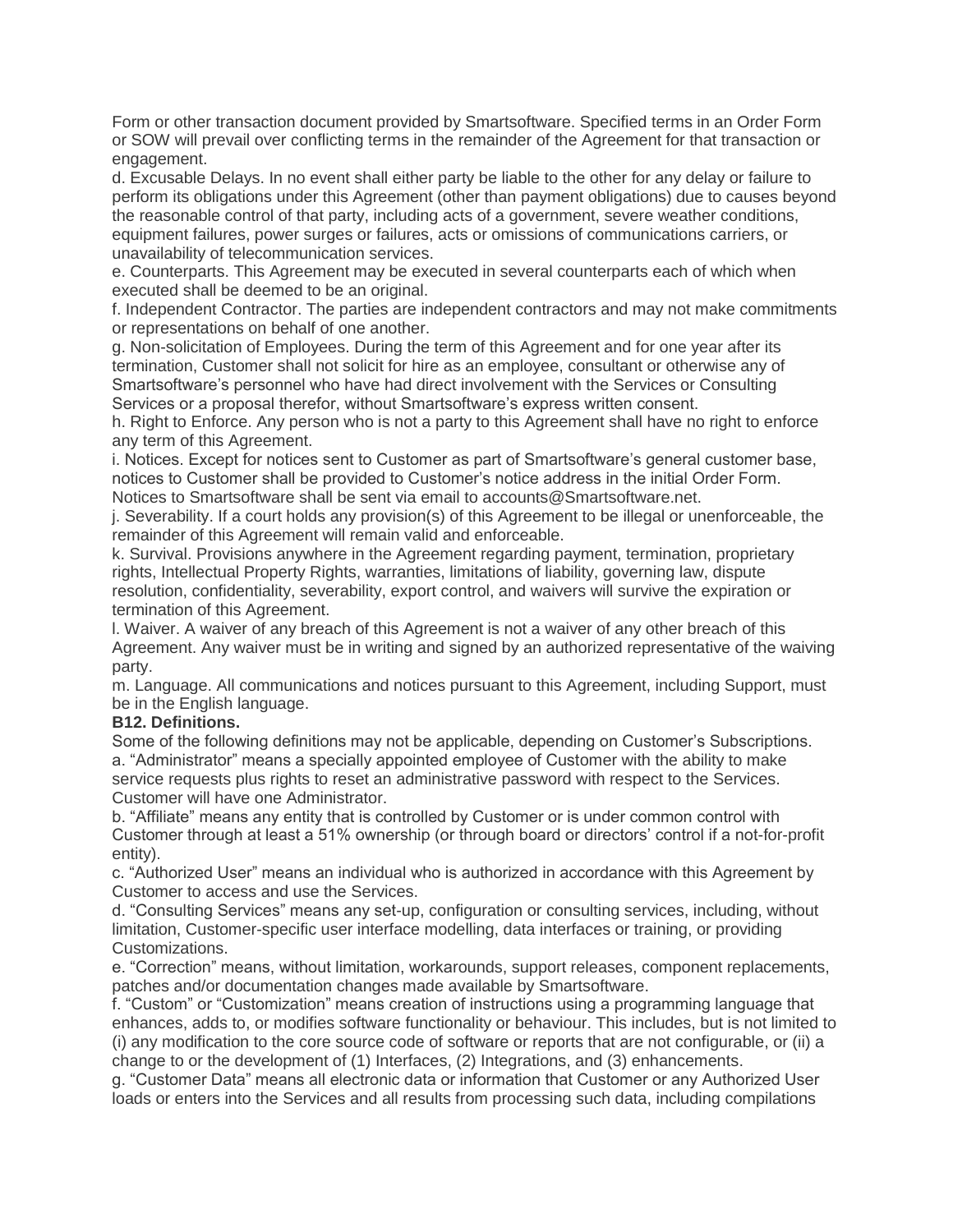and derivative works of such data or information.

h. "Documentation" means the technical documentation applicable to the Services, including manuals, user guides and education materials on any medium.

i. "Effective Date" means the date upon which this Agreement or an Order Form, as applicable, becomes effective.

j. "Employee" means:

i. for Deltek Costpoint-related Services, any full-time, part-time, or seasonal employee who is accounted for in the employee master file contained in the Services;

ii. for Deltek Maconomy-related Services, any active full-time, part-time or temporary/seasonal employee required by Customer to record time in the Services, excluding independent contractors, subcontractors, and inactive or terminated employees. Customer is required to have a Subscription for every person that enters data in the Services. An Employee is an Authorized User; or

iii. for Deltek Vision-related Services, any active, or inactive full-time, part-time or seasonal employee who will be accounted for in the employee info center, including subcontractor employees and excluding terminated employees. An Employee is an Authorized User.

k. "Evaluation Services" means the Services as made available to Customer on a trial basis for a period of time and for the fees specified in the Order Form.

l. "Intellectual Property Rights" means all copyrights, moral rights, database rights, patents, patentable ideas, inventions, patent applications, patent registrations, patent renewals, trade secrets, derivative works, know-how, Marks, all rights in the nature of unfair competition rights, and rights to sue in passing off, goodwill, confidentiality or any other similar proprietary right arising or enforceable under applicable law.

m. "Interface" means any standard functionality for providing input and output to and from outside applications.

n. "Integration" means the translation of data from the format of one application directly into the format of another; a data and command conversion on an ongoing basis between two or more systems.

o. "ISV Supported Services" means Third Party Services which an independent software vendor partner ("ISV Partner") supplies that may integrate with the Smartsoftware Services, and for which the ISV Partner solely and directly provides the license or software as a service subscription, maintenance and services terms (including warranty and liability limits) for ISV Supported Services to the Customer or subscriber.

p. "Marks" means registered or unregistered trademarks, service marks, trade names, logos, service names, or other proprietary markings.

q. "Misuse" means any use of the Services in disregard of any known or reasonably anticipated adverse consequences, warning messages, or other written instructions.

r. "Named User" means anyone Customer has authorized to use the Subscription by issuing an access code. A Named User is an Authorized User.

s. "Partner" means an entity with which Smartsoftware has an independent contractor business relationship such as a reseller or supplier of software and/or services. The parties acknowledge and agree that in this context, the term "partner" shall not imply any legal or statutory partnership.

t. "SaaS Services" or "Services" means the Smartsoftware application or applications provided as a service by Smartsoftware that are ordered and purchased by Customer identified in the Order Form, including associated offline components but excluding any third party technology or applications and Consulting Services.

u. "SOW" means a statement of work, work order or any other document (except Customer purchase orders) authorizing Consulting Services.

v. "Subscription" means the right of a Customer and its Authorized Users to access the Services during the Subscription Period.

w. "Subscription Period" means the period during which Customer may use the Services, as specified in the Order Form. Unless otherwise specified in the applicable Order Form, the Subscription Period begins on the Effective Date of the Order Form.

x. "Support Contractor" means a third party with whom Customer has contracted to maintain or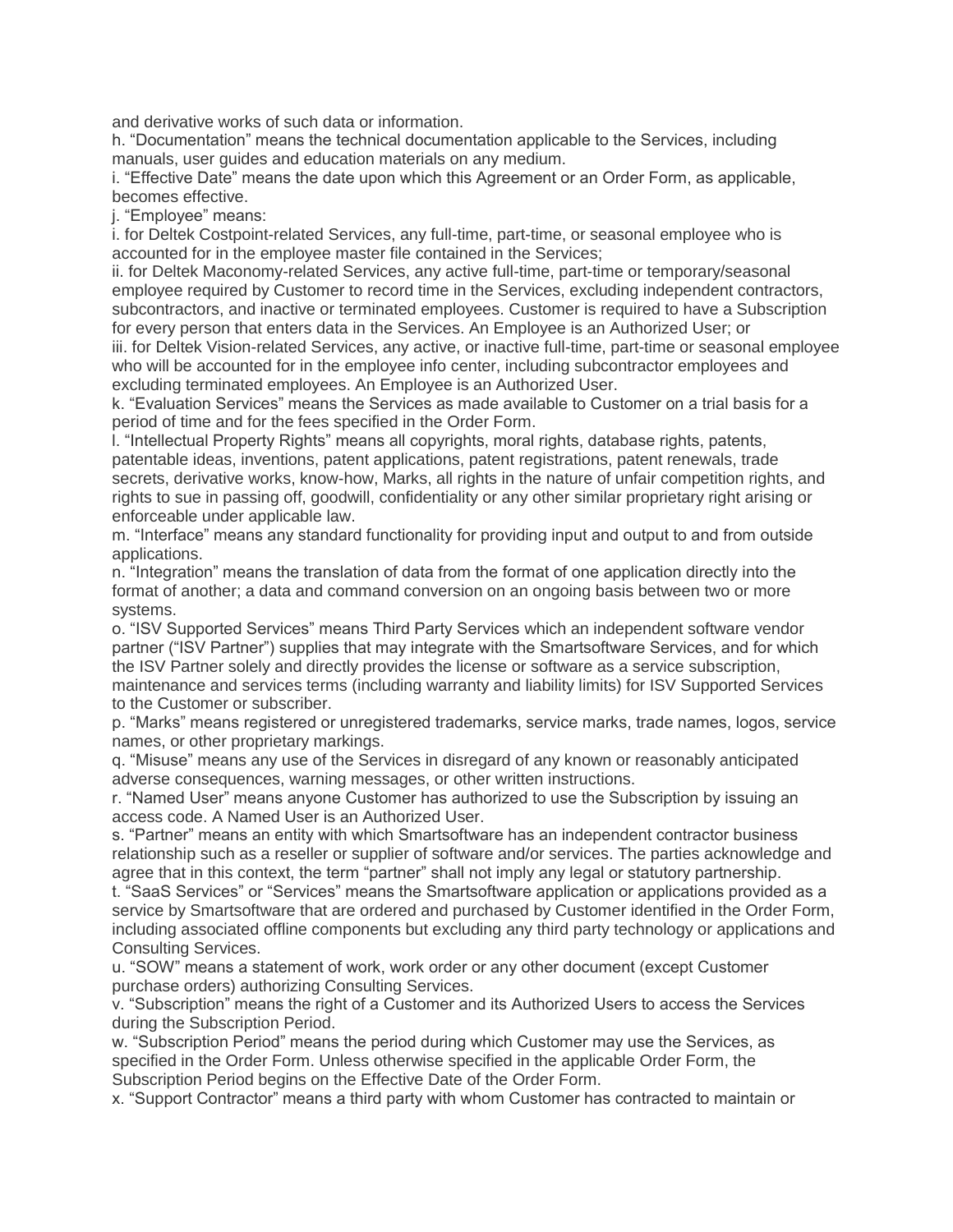operate the Services for and on behalf of Customer subject to the terms and conditions of this Agreement. Customer must provide written notice to Smartsoftware identifying any Support Contractor that is given access to the Services.

y. "Third Party Services" means any third party software made available as a service listed in an Order Form that is produced by a party other than Smartsoftware and is listed in an Order Form. Third Party Services are supported by Smartsoftware unless otherwise indicated on the Order Form. z. "Third Party Terms" means terms issued by a third party that govern Customer's use of the Services. Smartsoftware may notify Customer of Third Party Terms by referencing them in this Agreement or future Order Forms or SOWs, or by providing other written notice from time to time. All Third Party Terms are incorporated into this Agreement by this reference.

aa. "Updates" means upgrades, modifications, improvements, enhancements, extensions, new releases, and other changes to the Services or Documentation that Smartsoftware makes available. **SECTION C – TERMS FOR ALL SaaS Services**

## **C1. Services Rights.**

Upon the Effective Date and subject to compliance with this Agreement and Customer's payment obligations, Smartsoftware grants to Customer and its Authorized Users a non-exclusive, nontransferable (except as provided in this Agreement), non-sublicenseable right to access and use the Services described in the Order Form for Customer's internal use (meaning for purposes which do not directly produce revenue for Customer) during the Subscription Period. Customer shall have no right to receive any object code or source code relating to the Services. Customer grants to Smartsoftware a non-exclusive, non-transferable right to access and use Customer Data as reasonably required to provide the Services to Customer and its Authorized Users. Customer may not copy or incorporate portions of the Documentation or "screen shots" of the Services except in training materials for Customer's internal use only, provided that the incorporated materials shall bear a notice of Smartsoftware's copyright.

## **C2. Authorized Users.**

a. Authorized User IDs. Each Authorized User is issued a user ID and password which may not be shared or used by more than one person. However, a user ID and password may be reassigned from time to time to a new Authorized User replacing a former Authorized User. Customer will notify Smartsoftware when Customer no longer employs an Authorized User or if an Authorized User should otherwise be denied access to the Services.

b. Additional Authorized Users. Customer may add Authorized Users during a Subscription Period. The Subscription Period for any additional Authorized User Subscription shall end with the Customer's current Subscription Period for that Service and the Subscription fee shall be prorated accordingly. Customer agrees to notify Smartsoftware if the number of Authorized Users increases and to pay the additional Subscription fees as specified in the Order Form for those additional Authorized Users. Unless otherwise provided, the number of Authorized Users cannot be reduced during any Subscription Period.

c. Limited Number of Users. Customer may not use or permit use of the Services or Documentation for more than the Customer's current number of Authorized Users as specified in the applicable Order Form, as may be amended from time to time, and may not permit use of the Services by anyone other than Customer's Authorized Users who may be (i) employees of Customer, (ii) employees of an Affiliate, or (iii) Support Contractor personnel. Customer must provide written notice to Smartsoftware identifying any Support Contractor that is given access to the Services.

# **C3. Excessive Usage.**

In the event that Customer's volume of use may degrade or otherwise interfere with the Services or other system performance, Smartsoftware will take appropriate measures, which may include immediate suspension or deactivation. Upgrades to the processing capacity may be available at Smartsoftware's option, but will be subject to an additional charge. Smartsoftware in its sole discretion may terminate Customer's Subscription if excessive usage is related to Evaluation Services. Smartsoftware may monitor the external interfaces (e.g., ports) of Customer Data to verify Customer's compliance with the terms of this Agreement and Customer shall not block or interfere with such monitoring. Customer will reasonably cooperate with Smartsoftware to identify the source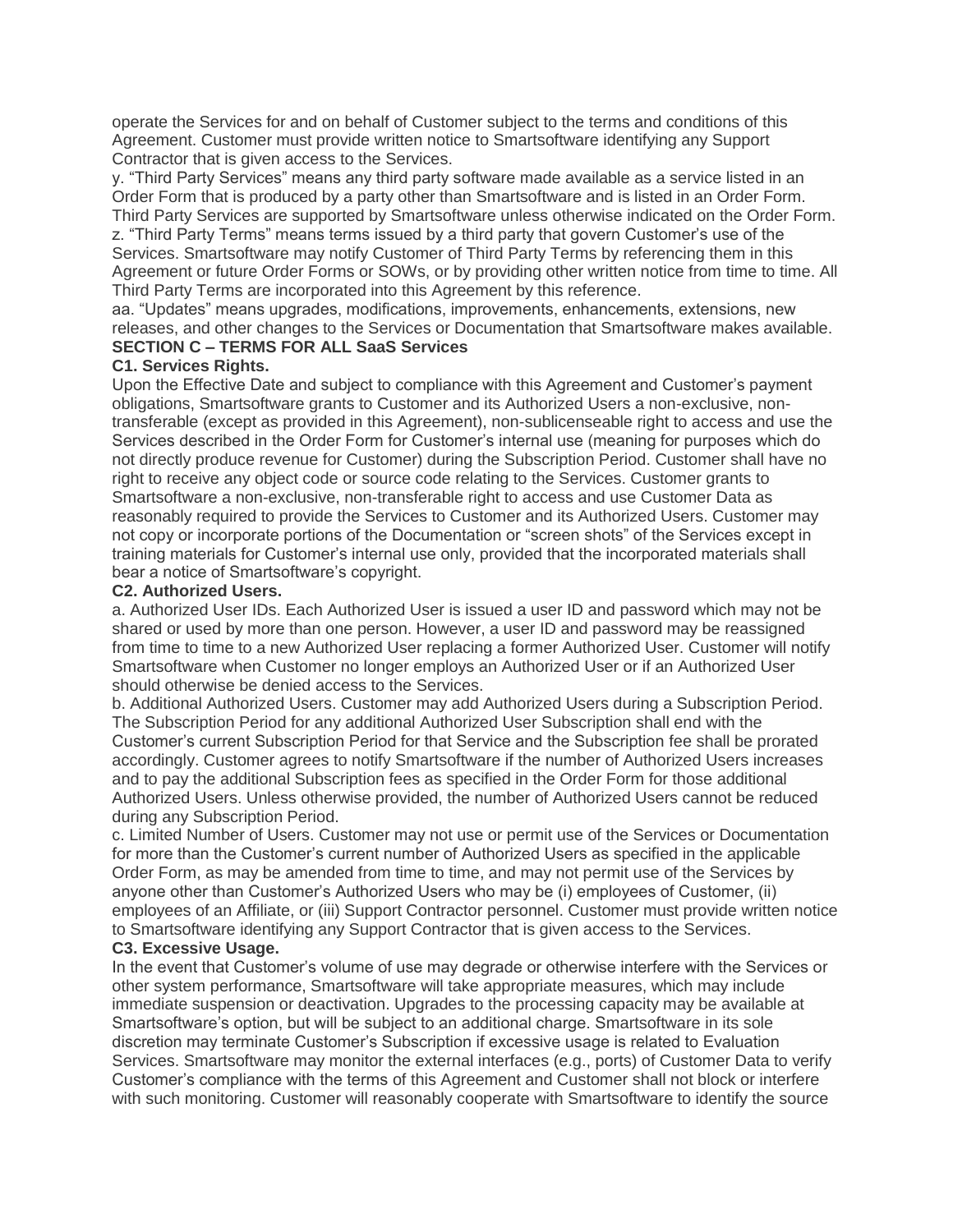of any problem with the Services that Smartsoftware reasonably believes may be attributable to Customer Data or excessive use of the Services.

## **C4. Service Upgrades.**

Smartsoftware regularly provides upgrades, modifications, improvements, enhancements, extensions, new releases, and other changes to the Services, including Updates, and therefore the Services are continually evolving. Some changes to the Services may occur automatically, while others may require Customer to schedule and implement the changes.

## **C5. Changes to Services.**

Smartsoftware reserves the right to change or discontinue the Services or features or functionality thereof from time to time and in its sole discretion. Smartsoftware will use reasonable efforts to notify Customer of material changes that occur during a Subscription Period.

## **C6. Support.**

Smartsoftware shall provide reasonable general technical support ("Support") as outlined in an Order Form to allow Customer to report problems and to seek assistance in the use of the Services during Smartsoftware's standard Support hours as established from time to time on Smartsoftware's website.

## **C7. Renewal of Orders.**

Unless either party has given the other party written notice of non-renewal of Services at least thirty (30) days prior to the end of the applicable Subscription Period or renewal Subscription Period, each Subscription will renew for an additional Subscription Period of twelve (12) months at then-current Subscription fees. However, the parties may agree in writing to renew a Subscription for longer periods and/or at other mutually agreed upon rates. For U.S. Government Customers, Services will not automatically renew. If a U.S. Government Customer wishes to continue Services after a twelvemonth Subscription Period, it shall pay the then-current Subscription fee for an additional twelvemonth Subscription Period.

## **C8. Third Party Claims.**

a. Smartsoftware will indemnify, defend and hold harmless Customer against any damages finally awarded or agreed to in a settlement resulting from a third party's claim ("Claim") that the Services violate that third party's copyright, patent or trademark, or misappropriate that third party's trade secrets in the applicable jurisdiction provided that Customer has used the Services strictly in accordance with the terms of this Agreement, and only if Customer notifies Smartsoftware promptly in writing of such Claim and gives Smartsoftware full control of and assistance with the defence of such Claim. Smartsoftware shall not be responsible for Customer's compromise or settlement of such a Claim without Smartsoftware's written consent. Customer may retain its own counsel at its own expense but such expense shall not be included in Smartsoftware's indemnity obligation. b. If a Claim is made or appears possible, Smartsoftware may, at its option, secure for Customer the right to continue to use the Services, modify or replace the Services so that they are non-infringing, or, if neither of the foregoing options is available in Smartsoftware's judgment, terminate this Agreement and refund Customer any unamortized prepaid fees for use of the infringing Services. Smartsoftware shall have no liability or obligation with respect to any Claim if the infringement is caused by

i. modifications made according to Customer's specifications,

ii. modifications by any person not authorized in writing by Smartsoftware,

iii. Customer's failure to comply with Smartsoftware's direction to cease any activity that in Smartsoftware's judgment may infringe a third party's Intellectual Property Rights,

iv. third party technology or content, including third party technology that is used to provide the Services, or the combination, operation or use of the Services with other product(s) or service(s) not supplied by Smartsoftware.

To the extent that a Claim has been caused by any attributable act or omission by Customer or any unauthorized modification or use of the Services, Customer's indemnity claim shall be reduced by a comparative fault percentage that reflects its responsibility. SUBSECTIONS (A) AND (B) OF THIS SECTION STATE SMARTSOFTWARE'S ENTIRE OBLIGATION TO CUSTOMER WITH RESPECT TO ANY THIRD PARTY CLAIM.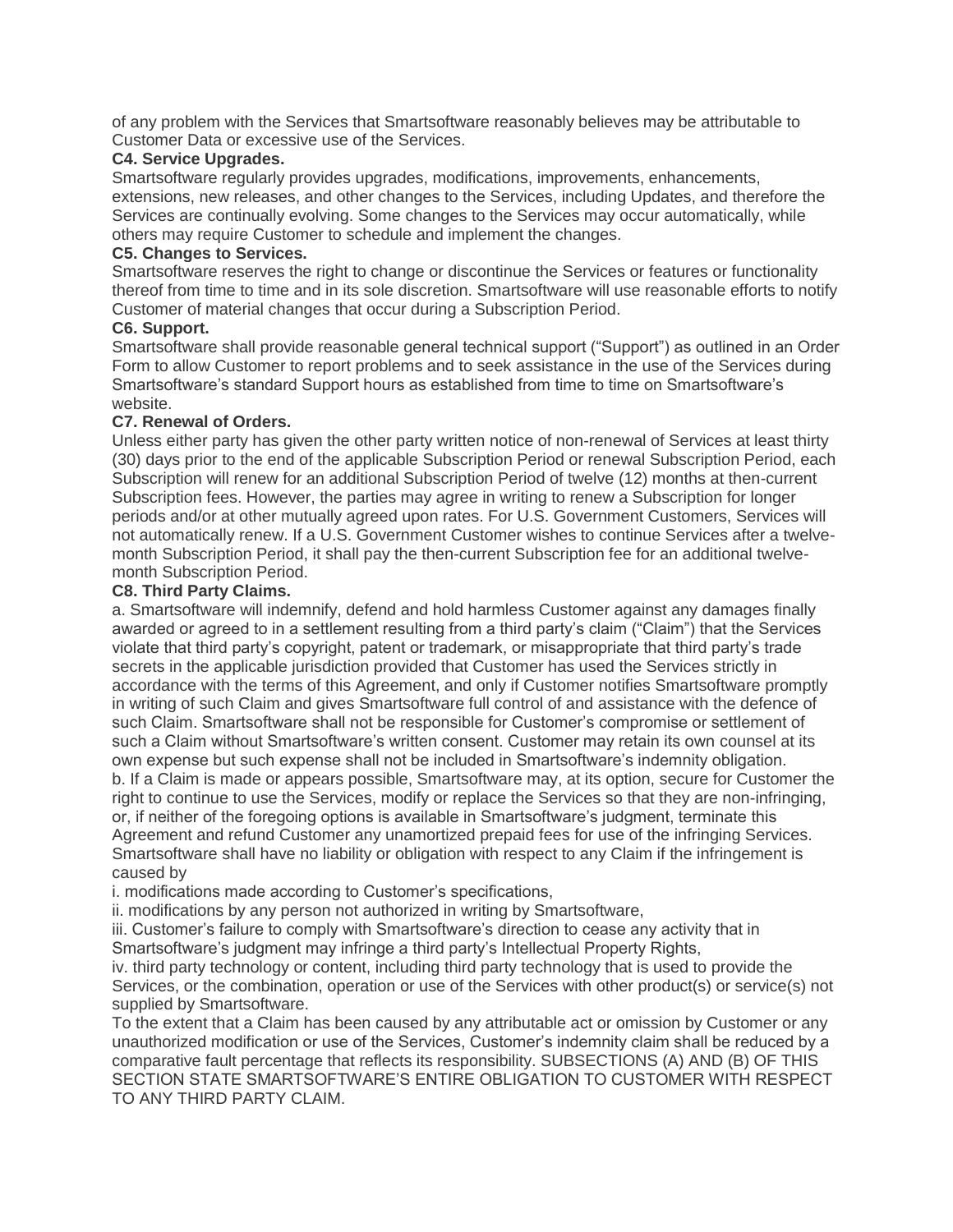c. Customer will indemnify, defend and hold harmless Smartsoftware, its affiliates and licensors, and each of their respective employees, officers, directors and representatives from and against any claims, damages, losses, liabilities, costs and expenses (including reasonable attorneys' fees) arising out of or relating to any third party claim (including claims by Authorized Users) that i. Customer Data or Customer's Misuse or unauthorized use of the Services, introduces a virus into the Services, harms any person, violates any law, or violates any third party's Intellectual Property Rights, privacy or other rights,

ii. Customer has breached any Third Party Terms, or

iii. Customer has violated the rights of the third party in posting, transmitting, storing, retaining or deleting Customer Data

only if Smartsoftware notifies Customer promptly in writing of such Claim and gives Customer full control of and assistance for the defence of such Claim. Customer may settle any claim as Customer deems appropriate, provided that Customer obtains Smartsoftware's prior written consent before entering into any settlement. Customer shall not be responsible for Smartsoftware's compromise or settlement of such a Claim without Customer's written consent.

#### **C9. Return of Customer Data.**

Upon Customer's written request made within thirty (30) days of termination or expiration of a Subscription or this Agreement, Smartsoftware will return to Customer a single copy of all Customer Data then in Smartsoftware's possession in Smartsoftware's then-current industry standard data extract format. Additional Customer Data copies shall be available for a fee. After such thirty (30) day period, Smartsoftware shall have no obligation to maintain or provide any Customer Data and shall, unless legally prohibited, delete all Customer Data in its possession or under its control. Notwithstanding the foregoing, Smartsoftware may retain Customer Data in backup media for an additional period of up to twelve (12) months, or longer if required by law.

## **C10. Third Party Terms.**

Customer's use of the Services is subject to, and Customer agrees to comply with a. the Microsoft End User License Agreement in Section D,

b. the various terms available at https://azure.microsoft.com/en-us/support/legal/services-terms-nov-2014/ , and

#### c. applicable terms in Section F

the terms of which are incorporated into this Agreement by reference. Third Party Terms may be updated at any time, and Customer's continued use of the Services after such updates constitutes acceptance of the updated Third Party Terms.

#### **C12. Mobile Applications.**

a. All Mobile Applications. Deltek may make certain applications available which can be used on mobile phones, tablets, and other portable devices (collectively "Mobile Applications"). The use of Mobile Applications either alone or in connection with the Services is governed by this Agreement. In addition, Customer must comply with all applicable third party terms of agreement when using the Mobile Applications (for example, any agreement with a wireless service or wireless data provider). By using Mobile Applications, Customer explicitly confirms its acceptance of the terms associated with the application provided at download or installation, or as may be updated from time to time. b. Additional Terms for iOS Mobile Applications. The Mobile Applications may be used on an iOS product that Customer owns or controls and as permitted by the Usage Rules set forth in the App Store Terms of Service. Customer agrees that this Agreement is between Customer and Deltek, and that even if it receives access to the Mobile Applications through Apple, Inc.'s AppStore or any other source (collectively, the "Distributor"), the Distributor has no liability or responsibility whatsoever to Customer related to the Mobile Applications, whether by contract, warranty or otherwise, and Customer will look only to Smartsoftware for any support for the Mobile Applications. The Distributor is not responsible for addressing any claims of any sort related to the Mobile Applications, and Customer must address any claims directly with Deltek. Questions related to the Mobile Applications should be addressed to Smartsoftware and not to the Distributor. In the event of a failure of a Mobile Application to comply with any limited warranty stated in this Agreement, Customer may notify Apple and Apple will refund the purchase price paid by Customer to Apple for that Mobile Application and,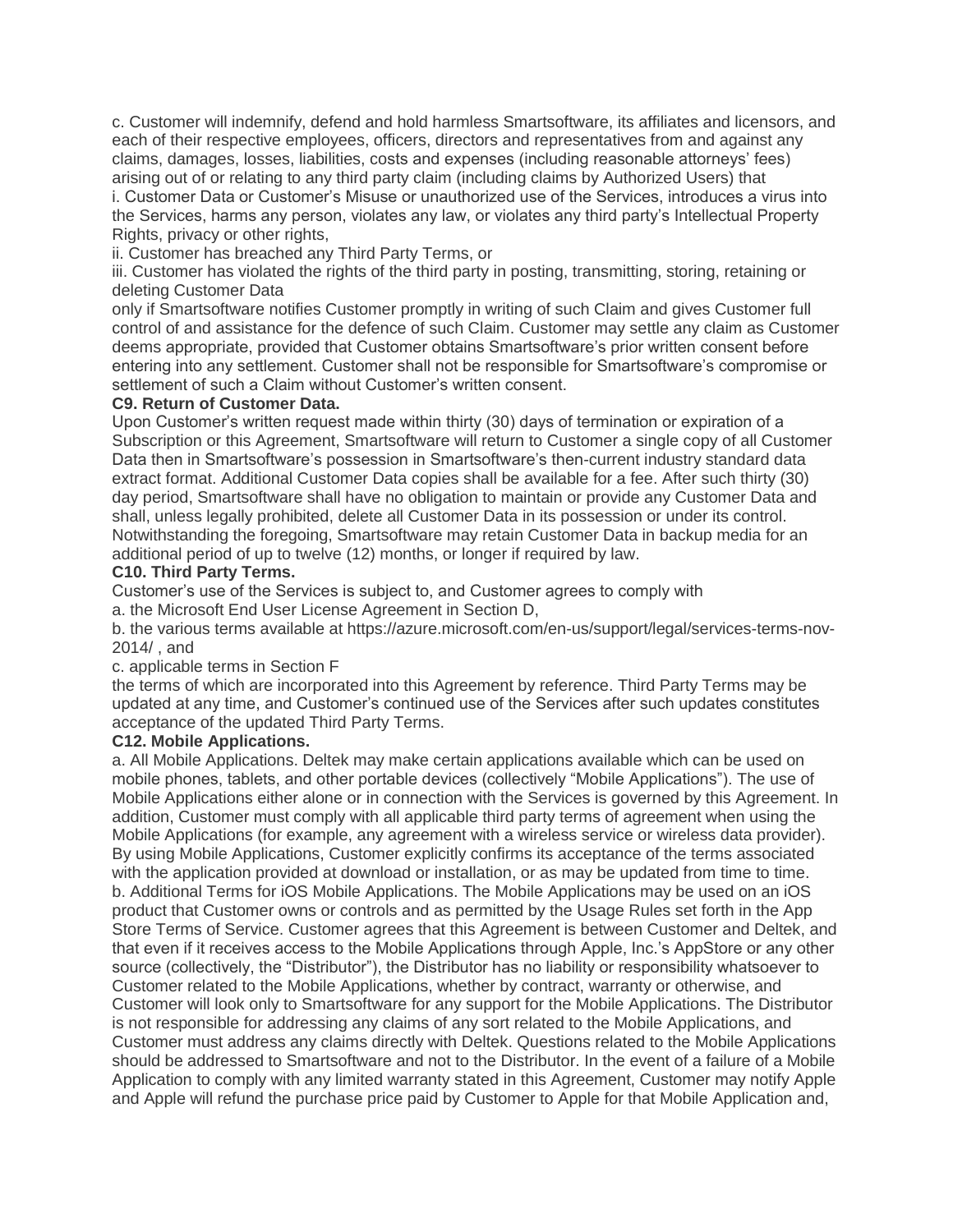to the maximum extent permitted by applicable law, Apple will have no other warranty obligation whatsoever with respect to the Mobile Application, and any other claims, losses, liabilities, damages, costs or expenses attributable to any failure to conform to the limited warranty will be Deltek's sole responsibility. Notwithstanding anything to the contrary in this Agreement, the Distributor and its subsidiaries are third party beneficiaries of this Agreement, and the Distributor has the right (and will be deemed to have accepted the right) to enforce this Agreement against the Customer as a third party beneficiary thereof. Customer represents and warrants that Customer is not located in a country that is subject to a U.S. Government embargo or that has been designated by the U.S. Government as a "terrorist supporting" country, and that Customer is not listed on any U.S. Government list of prohibited or restricted parties.

## **SECTION D – MICROSOFT END USER LICENSE AGREEMENT FOR SaaS D1. Definitions.**

a. "Client Software" means all software that allows a Device to access or utilize the services or functionality provided by the Server Software.

b. "Device" means each of a computer, workstation, terminal, handheld PC, pager, telephone, personal digital assistant, "smart phone", server or other electronic device.

c. "Products" means Microsoft software, which may include associated media, printed materials, and "online" or electronic documentation provided by Smartsoftware.

d. "Server Software" means software that provides services or functionality on a computer acting as a server.

e. "Redistribution Software" means the software described in Section D4 below.

## **D2. Ownership of Products.**

a. Smartsoftware does not own the Products, and the use thereof is subject to the rights and limitations in this Section D. Customer's right to use the Products is subject to the terms of this Agreement between Customer and Smartsoftware, and to Customer's understanding of, compliance with, and consent to the terms and conditions in this Section D, which Smartsoftware does not have authority to vary, alter or amend.

b. The Products are licensed to Smartsoftware from an affiliate of the Microsoft Corporation (collectively "Microsoft"). All title and intellectual property rights in and to the Products (and the constituent elements thereof, including but not limited to any images, photographs, animations, video, audio, music, text and "applets" incorporated into the Products) are owned by Microsoft or its suppliers. The Products are protected by copyright laws and international copyright treaties, as well as other intellectual property laws and treaties. Customer's possession, access, or use of the Products does not transfer any ownership of the Products or any intellectual property rights to Customer.

c. To the extent permitted by applicable law, any copy, modification, revision, correction, update, enhancement, adaptation, translation, or derivative work of or created from the Products shall be owned solely and exclusively by Microsoft or its suppliers, as applicable.

d. Customer may not remove, modify, or obscure any copyright, trademark or other proprietary rights notices that are contained in or on the Products.

**D3. Use of Client Software.** Customer may use the Client Software installed on its Devices by Smartsoftware only in accordance with the instructions, and only in connection with the Services provided to Customer by Smartsoftware. The terms of this Section D permanently and irrevocably supersede the terms of any Microsoft End User License Agreement that may be presented in electronic form during Customer's use of the Client Software.

**D4. Redistribution Software.** In connection with the Services provided to Customer by Smartsoftware, Customer may have access to certain "sample", "redistributable" and/or software development "SDK" software code and tools (individually and not collectively "Redistribution Software"). CUSTOMER MAY NOT USE, MODIFY, COPY, AND/OR DISTRIBUTE ANY REDISTRIBUTION SOFTWARE UNLESS CUSTOMER EXPRESSLY AGREES TO AND COMPLIES WITH CERTAIN ADDITIONAL TERMS CONTAINED IN THE SERVICES PROVIDER USE RIGHTS ("SPUR") APPLICABLE TO DELTEK, WHICH TERMS MUST BE PROVIDED TO CUSTOMER BY DELTEK. Microsoft does not permit Customer to use any Redistribution Software